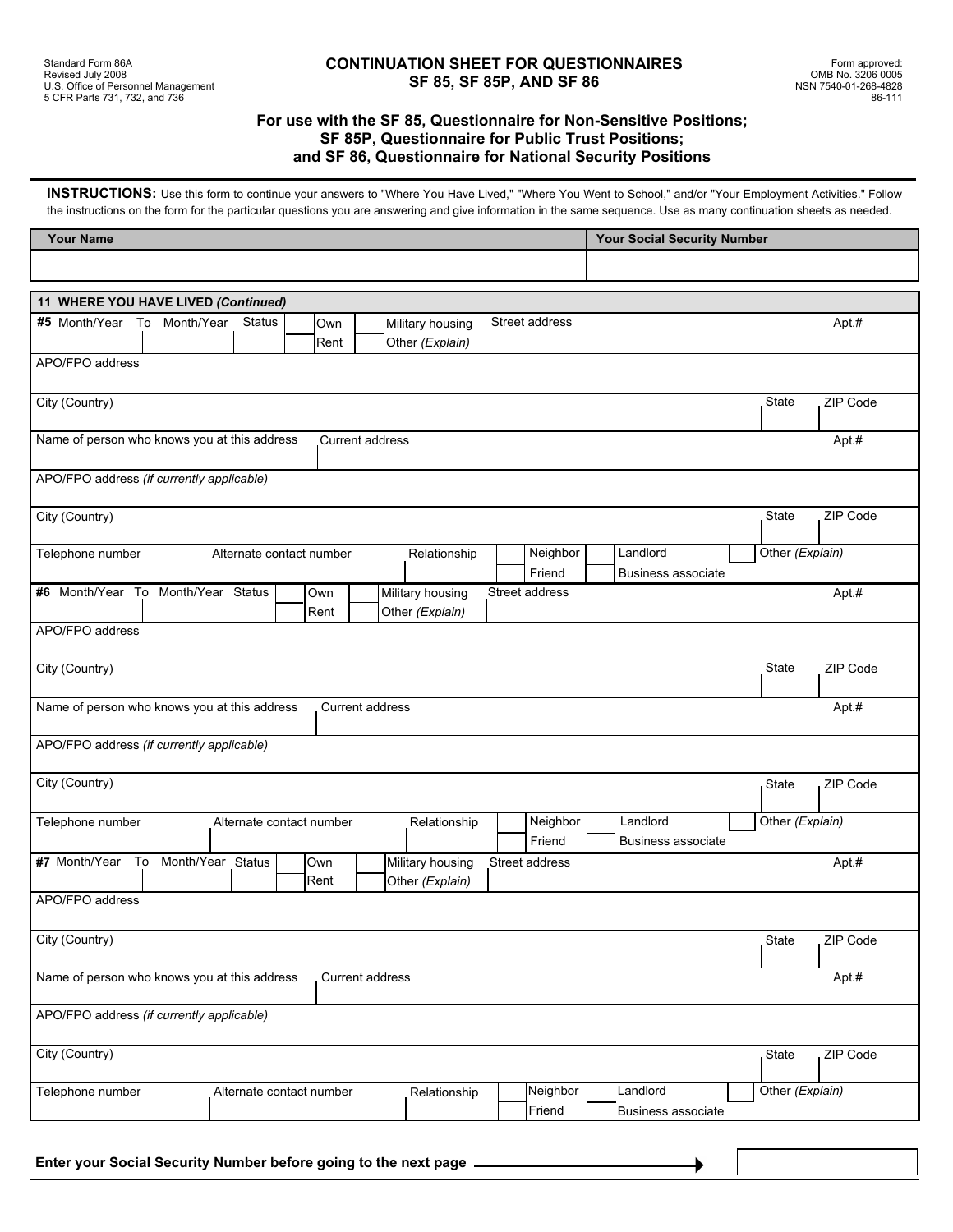## **CONTINUATION SHEET FOR QUESTIONNAIRES SF 85, SF 85P, AND SF 86**

| 12 WHERE YOU WENT TO SCHOOL (Continued)            |  |  |                        |              |                                                  |  |                                                                                                  |              |          |                   |
|----------------------------------------------------|--|--|------------------------|--------------|--------------------------------------------------|--|--------------------------------------------------------------------------------------------------|--------------|----------|-------------------|
| #6 Month/Year To Month/Year Code<br>Name of school |  |  |                        |              | Degree/diploma received? If "Yes," identify type |  |                                                                                                  |              |          |                   |
|                                                    |  |  |                        |              |                                                  |  | of degree/diploma received and date awarded.                                                     |              |          | <b>YES</b>        |
|                                                    |  |  |                        |              |                                                  |  |                                                                                                  |              |          | NO.               |
| Street address and City (Country) of school        |  |  |                        |              |                                                  |  |                                                                                                  | <b>State</b> | ZIP Code |                   |
| Name of person who knows you                       |  |  | Current address        |              |                                                  |  |                                                                                                  |              | Apt. #   |                   |
| City (Country)                                     |  |  |                        | <b>State</b> | ZIP Code                                         |  | Telephone number                                                                                 |              |          |                   |
| #7 Month/Year To Month/Year Code                   |  |  | Name of school         |              |                                                  |  | Degree/diploma received? If "Yes," identify type<br>of degree/diploma received and date awarded. |              |          | YES<br>NO.        |
| Street address and City (Country) of school        |  |  |                        |              |                                                  |  |                                                                                                  | State        | ZIP Code |                   |
| Name of person who knows you                       |  |  | <b>Current address</b> |              |                                                  |  |                                                                                                  |              | Apt. #   |                   |
| City (Country)                                     |  |  |                        | State        | ZIP Code                                         |  | Telephone number                                                                                 |              |          |                   |
| #8 Month/Year To Month/Year Code                   |  |  | Name of school         |              |                                                  |  | Degree/diploma received? If "Yes," identify type<br>of degree/diploma received and date awarded. |              |          | <b>YES</b><br>NO. |
| Street address and City (Country) of school        |  |  |                        |              |                                                  |  |                                                                                                  | State        | ZIP Code |                   |
| Name of person who knows you                       |  |  | <b>Current address</b> |              |                                                  |  |                                                                                                  |              | Apt. #   |                   |
| City (Country)                                     |  |  |                        | State        | ZIP Code                                         |  | Telephone number                                                                                 |              |          |                   |
| #9 Month/Year To Month/Year Code                   |  |  | Name of school         |              |                                                  |  | Degree/diploma received? If "Yes," identify type<br>of degree/diploma received and date awarded. |              |          | <b>YES</b><br>NO. |
| Street address and City (Country) of school        |  |  |                        |              |                                                  |  |                                                                                                  | <b>State</b> | ZIP Code |                   |
| Name of person who knows you                       |  |  | Current address        |              |                                                  |  |                                                                                                  |              | Apt. #   |                   |
| City (Country)                                     |  |  |                        | State        | ZIP Code                                         |  | Telephone number                                                                                 |              |          |                   |
| #10 Month/Year To Month/Year Code                  |  |  | Name of school         |              |                                                  |  | Degree/diploma received? If "Yes," identify type<br>of degree/diploma received and date awarded. |              |          | YES<br><b>NO</b>  |
| Street address and City (Country) of school        |  |  |                        |              |                                                  |  |                                                                                                  | State        | ZIP Code |                   |
| Name of person who knows you                       |  |  | Current address        |              |                                                  |  |                                                                                                  |              | Apt. #   |                   |
| City (Country)                                     |  |  |                        | State        | ZIP Code                                         |  | Telephone number                                                                                 |              |          |                   |
|                                                    |  |  |                        |              |                                                  |  |                                                                                                  |              |          |                   |

٠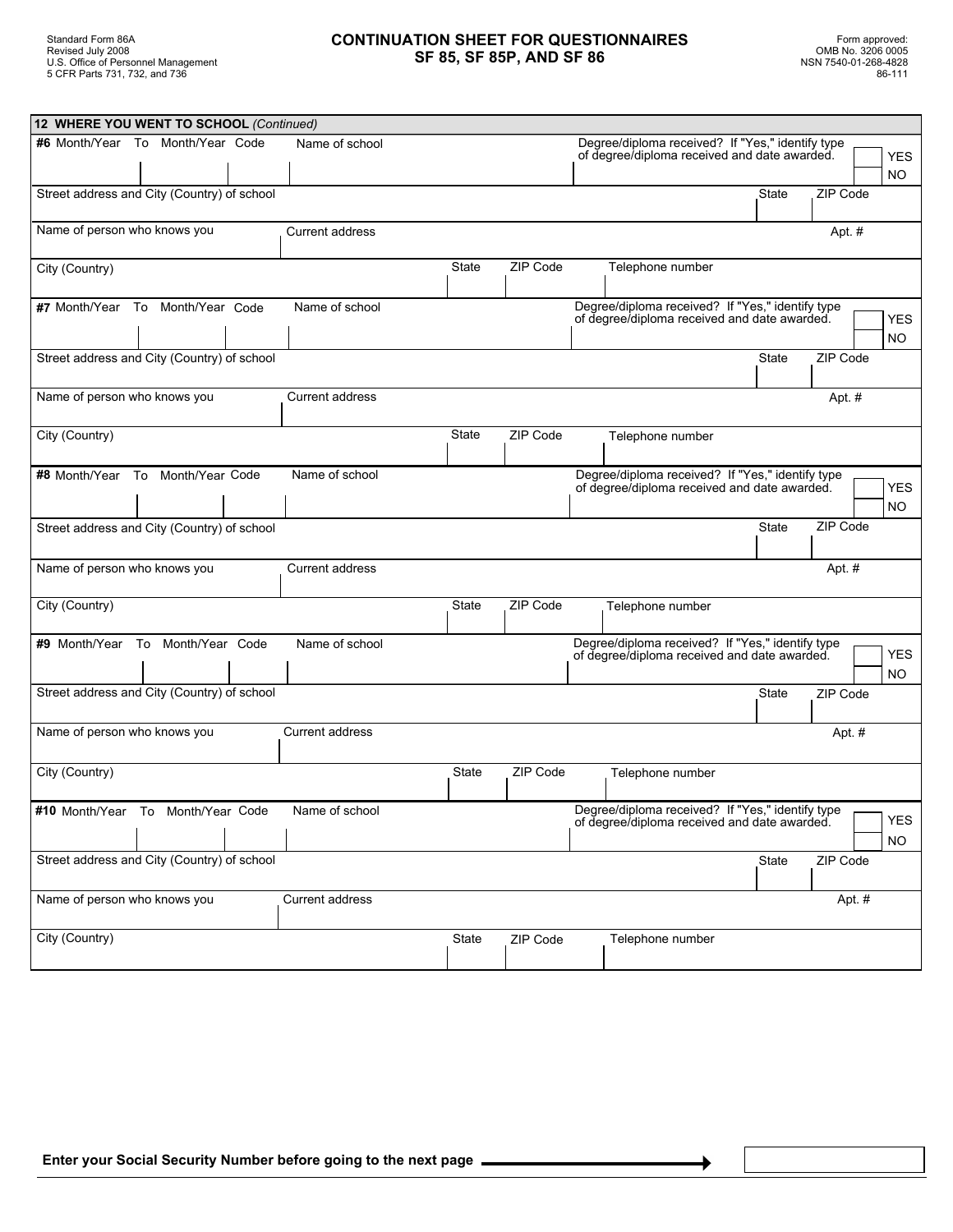# **CONTINUATION SHEET FOR QUESTIONNAIRES SF 85, SF 85P, AND SF 86**

|                                         |                          | 13 EMPLOYMENT/UNEMPLOYMENT INFORMATION (Continued)                  |                              |            |              |                        |
|-----------------------------------------|--------------------------|---------------------------------------------------------------------|------------------------------|------------|--------------|------------------------|
| #5 Dates of Employment                  |                          | <b>Type of Employment</b>                                           |                              |            |              |                        |
|                                         | Month/Year To Month/Year | Employment code                                                     | Position title/Military rank |            | Work hours   | Full-Time<br>Part-Time |
| <b>Employer/Verifier</b>                |                          |                                                                     |                              |            |              |                        |
| Name of employer/verifier               |                          |                                                                     |                              |            |              | Telephone number       |
| Address of employer/verifier            |                          |                                                                     |                              |            |              |                        |
| City (Country)                          |                          |                                                                     |                              |            | State        | ZIP Code               |
| <b>Physical Location</b>                |                          |                                                                     |                              |            |              |                        |
|                                         |                          | Your actual work address (if different from employer address)       |                              |            |              | Telephone number       |
| City (Country)                          |                          |                                                                     |                              |            | State        | ZIP Code               |
| Supervisor (if different from employer) |                          |                                                                     |                              |            |              |                        |
| Name and title                          |                          |                                                                     |                              |            |              | Telephone number       |
| Work address of supervisor              |                          |                                                                     |                              |            |              |                        |
| City (Country)                          |                          |                                                                     |                              |            | State        | ZIP Code               |
|                                         |                          |                                                                     |                              |            |              |                        |
| Month/Year To Month/Year                |                          | Additional Periods of Activity with this Employer<br>Position title |                              | Supervisor |              |                        |
| Month/Year To Month/Year                |                          | Position title                                                      |                              | Supervisor |              |                        |
| Month/Year To Month/Year                |                          | Position title                                                      |                              | Supervisor |              |                        |
| Explanation/Reason for leaving          |                          |                                                                     |                              |            |              |                        |
| #6 Dates of Employment                  |                          | <b>Type of Employment</b>                                           |                              |            |              |                        |
|                                         | Month/Year To Month/Year | Employment code                                                     | Position title/Military rank |            | Work hours   | Full-Time<br>Part-Time |
| <b>Employer/Verifier</b>                |                          |                                                                     |                              |            |              |                        |
| Name of employer/verifier               |                          |                                                                     |                              |            |              | Telephone number       |
| Address of employer/verifier            |                          |                                                                     |                              |            |              |                        |
| City (Country)                          |                          |                                                                     |                              |            | State        | ZIP Code               |
| <b>Physical Location</b>                |                          |                                                                     |                              |            |              |                        |
|                                         |                          | Your actual work address (if different from employer address)       |                              |            |              | Telephone number       |
| City (Country)                          |                          |                                                                     |                              |            | <b>State</b> | ZIP Code               |
| Supervisor (if different from employer) |                          |                                                                     |                              |            |              |                        |
| Name and title                          |                          |                                                                     |                              |            |              | Telephone number       |
| Work address of supervisor              |                          |                                                                     |                              |            |              |                        |
| City (Country)                          |                          |                                                                     |                              |            | State        | ZIP Code               |
|                                         |                          |                                                                     |                              |            |              |                        |
|                                         |                          |                                                                     |                              |            |              |                        |
|                                         |                          | Enter your Social Security Number before going to the next page.    |                              |            |              |                        |